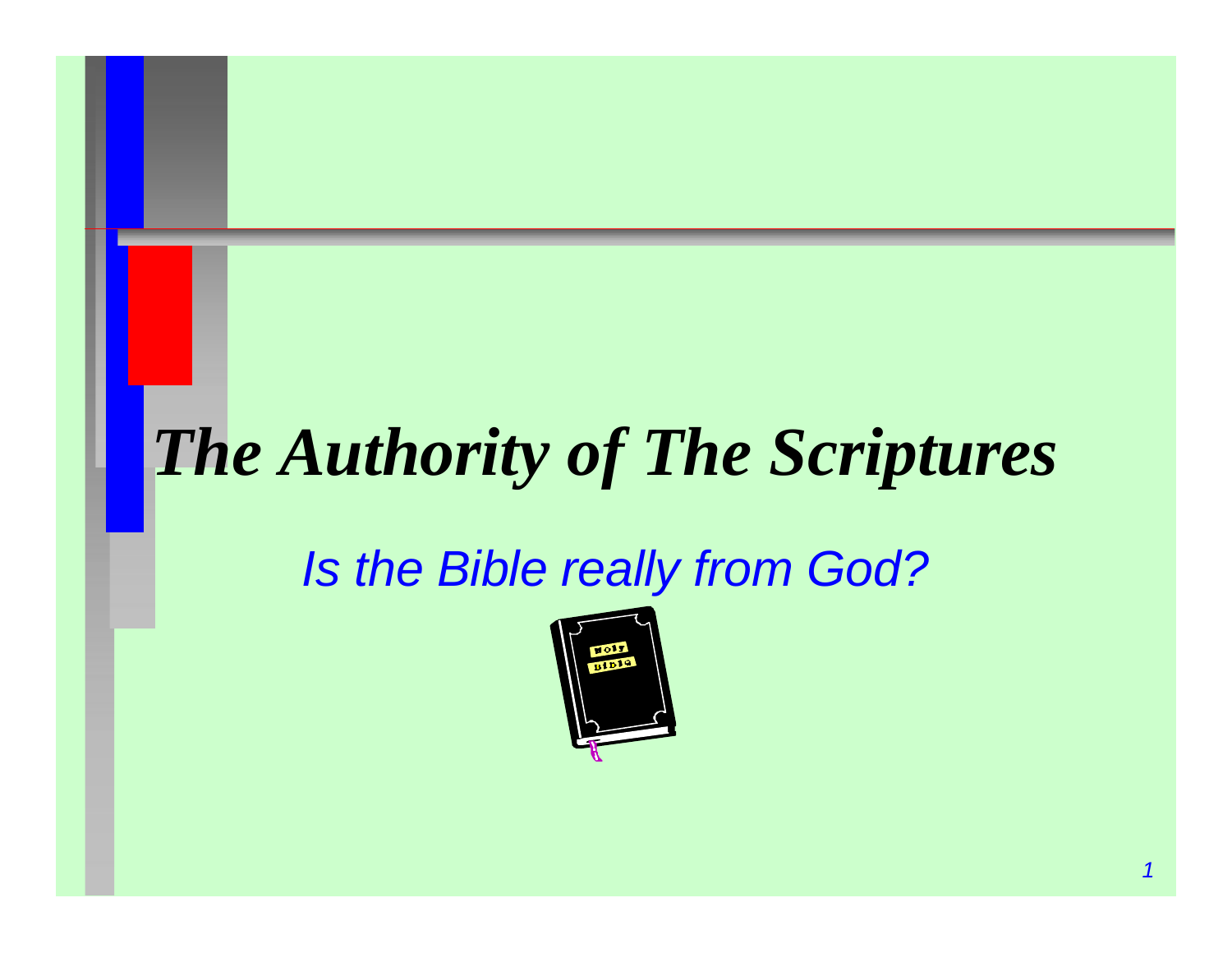

**Myth** ~ *"an ancient traditional story of gods or heroes, offering an explanation of some fact or phenomenon; a fable; a fictitious person or thing; a commonly held belief that is untrue or without foundation." Webster's New* Dictionary Concise Edition, Copyright 1990.

*"Among all the nations scattered over the face of the earth, the Hebrews alone were instructed by God, who gave them not only a full account of the creation of the world and of all living creatures, but also a code of laws to regulate their conduct."* by H.A. Guerber (Lecturer on Mythology), Myths of Greece and Rome, Published by American Book Company, Copyright 1893, Chapter 1, Page 11.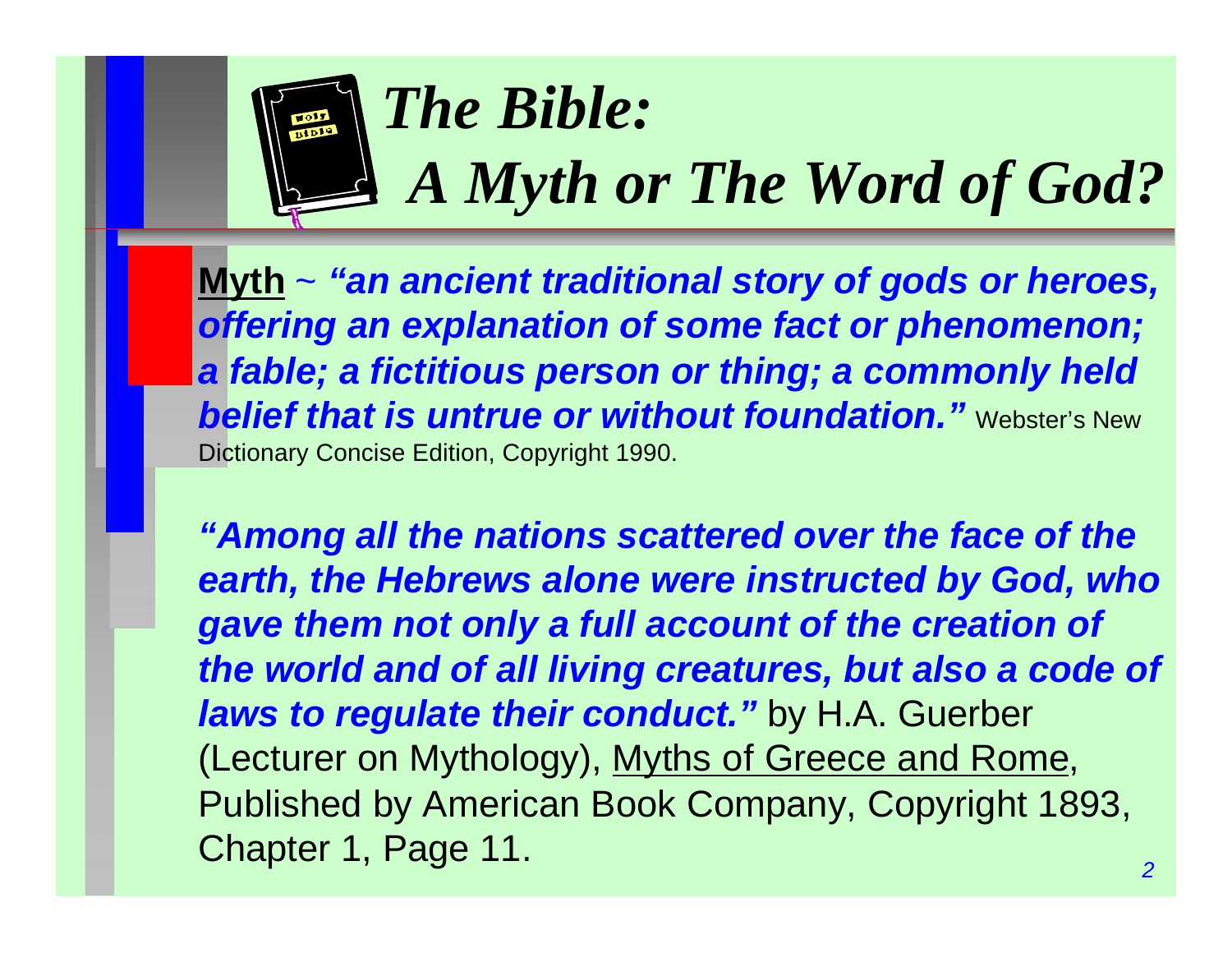# *Is The Bible GOD'S Words?*



n *"Question with boldness even the existence of a God; because, if there be one, he must more approve of the homage of reason, than that of blind-folded fear."* Thomas Jefferson (1743-1826), U.S. president. Letter, 10 Aug. 1787.

- **Example 1:18** ""Come now, and let us reason together," *Says the Lord, …*
- God says in Hebrews 11:1 *"faith is the substance of things hoped for, the evidence of things not seen."*
- The Bible claims it is from God in 2 Timothy 3:16 *"All Scripture is given by inspiration of God, and is profitable for doctrine, for reproof, for correction, for instruction in righteousness,"*
- God says put the Bible to the test in 1 Thess 5:18 *"Test all things; hold fast what is good."*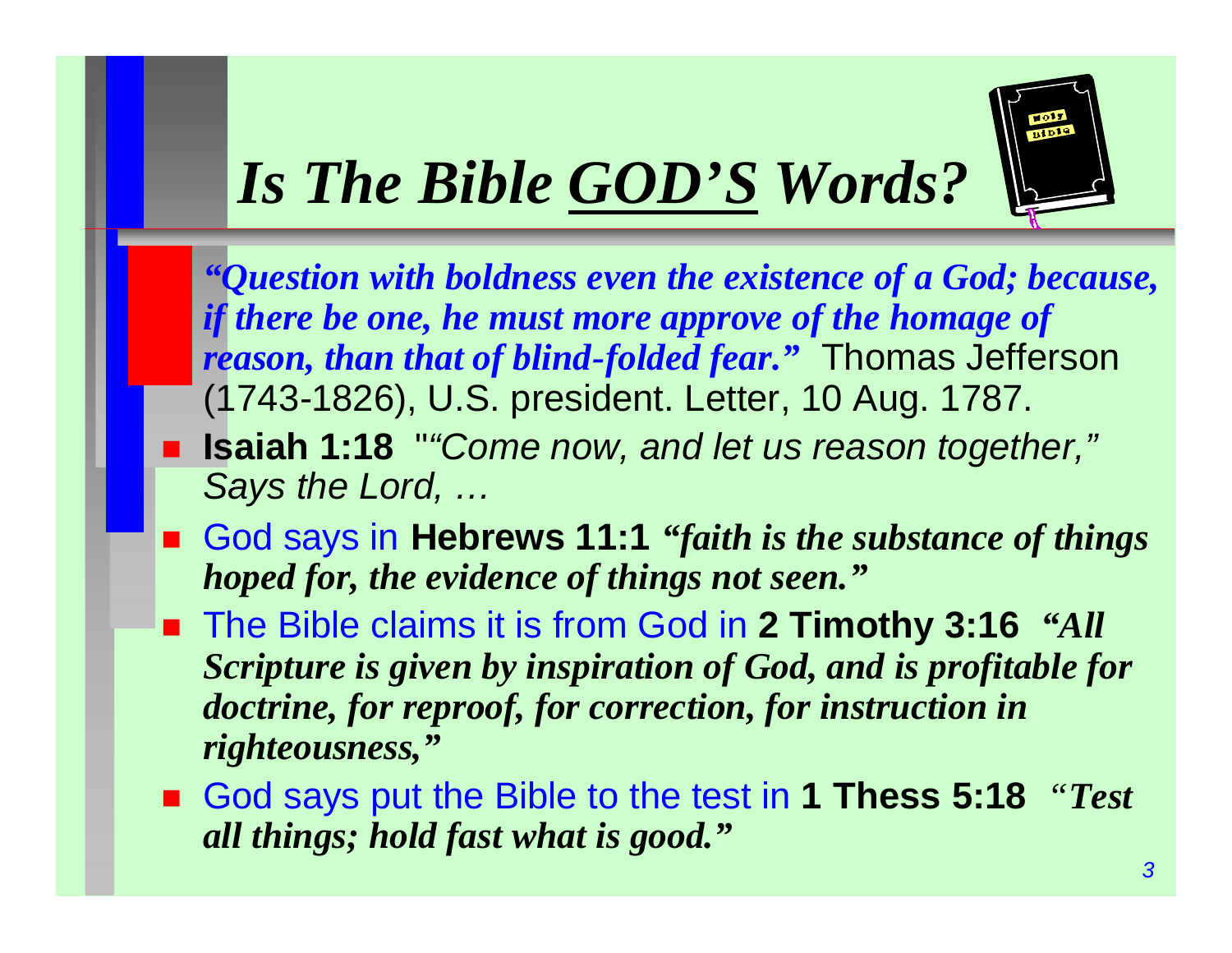

### *Put The Bible To The Test!*

*If the Bible is from the Creator of the universe then:*

- *It is essential that all statements mentioning the physical nature of the universe must be true, allowing for poetic license and the limitations of our scientific theories.*
- All predictions, from the Bible, of the *future would come true.*
- The evidence of the authenticity of the *Bible, and the life of Jesus would be overwhelming.*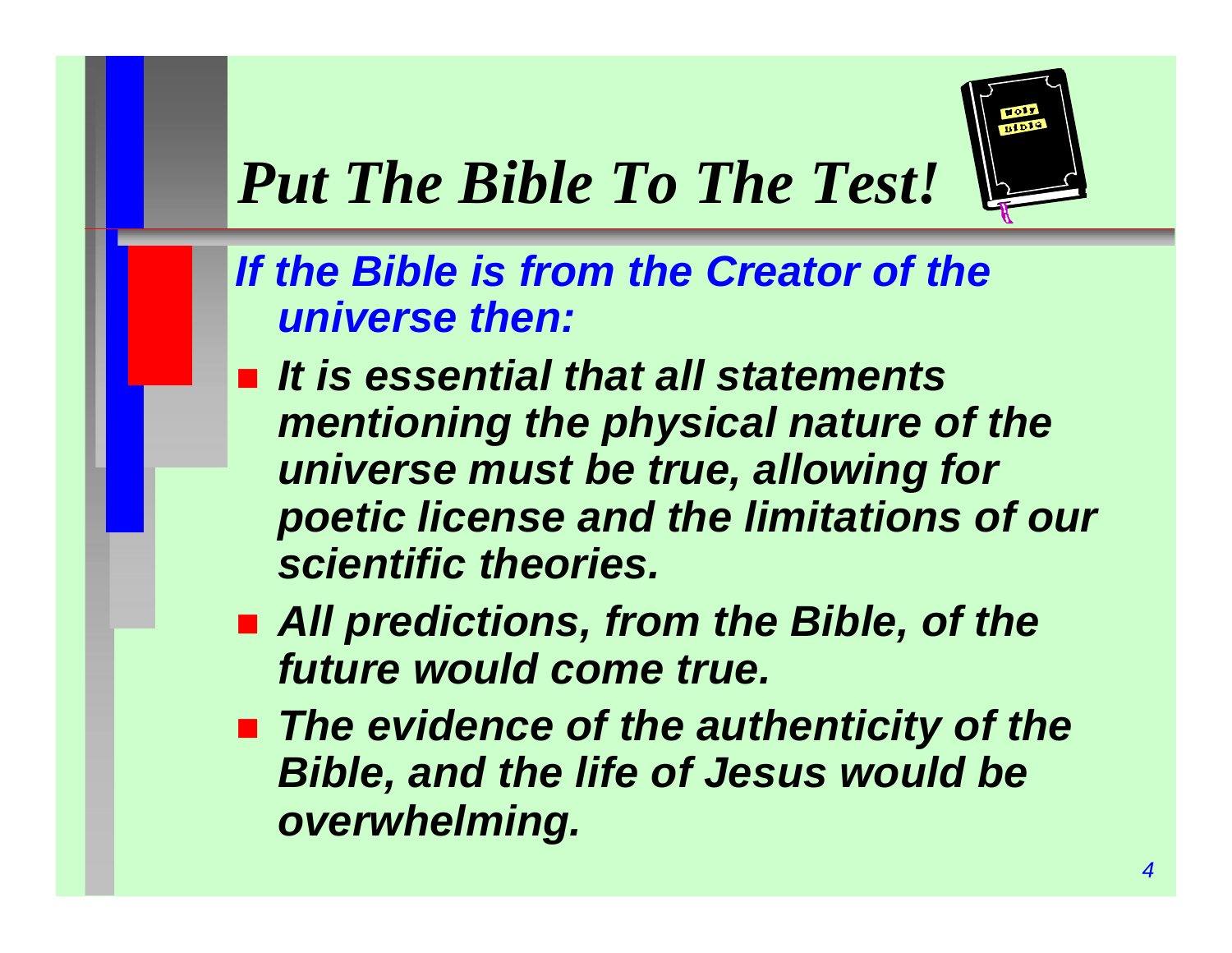

n *Earth not supported -- Job 26:7 He stretches out the north over empty space; He hangs the earth on nothing. 2000 B.C.*

– *1687 A.D. Sir Isaac Newton using telescope discovers earth not supported, but suspended by its attraction to the sun. He published his finding in "Principia" 1687.*

■ *Paths in the sea -- Psalm 8:8 The birds of the air, And the fish of the sea that pass through the paths of the seas. 1000 B.C.*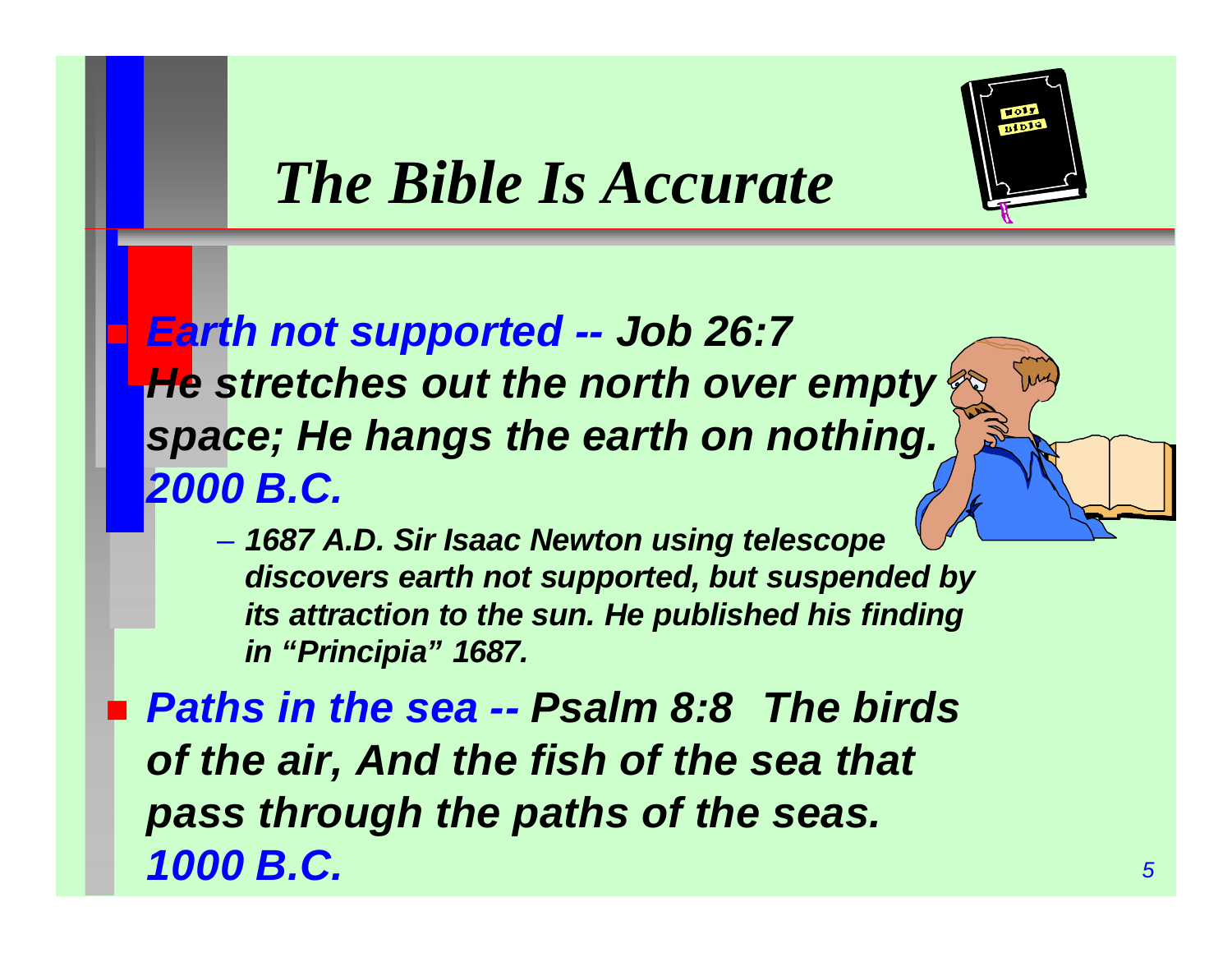

*6*

### *The Bible Is Accurate*

**Matthew Fontaine Maury, called "The** *pathfinder of the seas", is the father of modern oceanography. He helped establish Annapolis Academy. A statue of Maury stands in Richland, Virginia; charts of the seas in one hand and the Bible in the other. During a temporary illness his eldest son was reading to him from the Bible and read Psalm 8:8. Maury stopped him and said "read that again". After hearing it again he said "It is enough, if the word of God says there are paths in the sea, they must be there, and I am going to find them." Within a few years he had charted the sea lanes and currents and he published "Physical Geography of the Sea" the first textbook of modern oceanography.*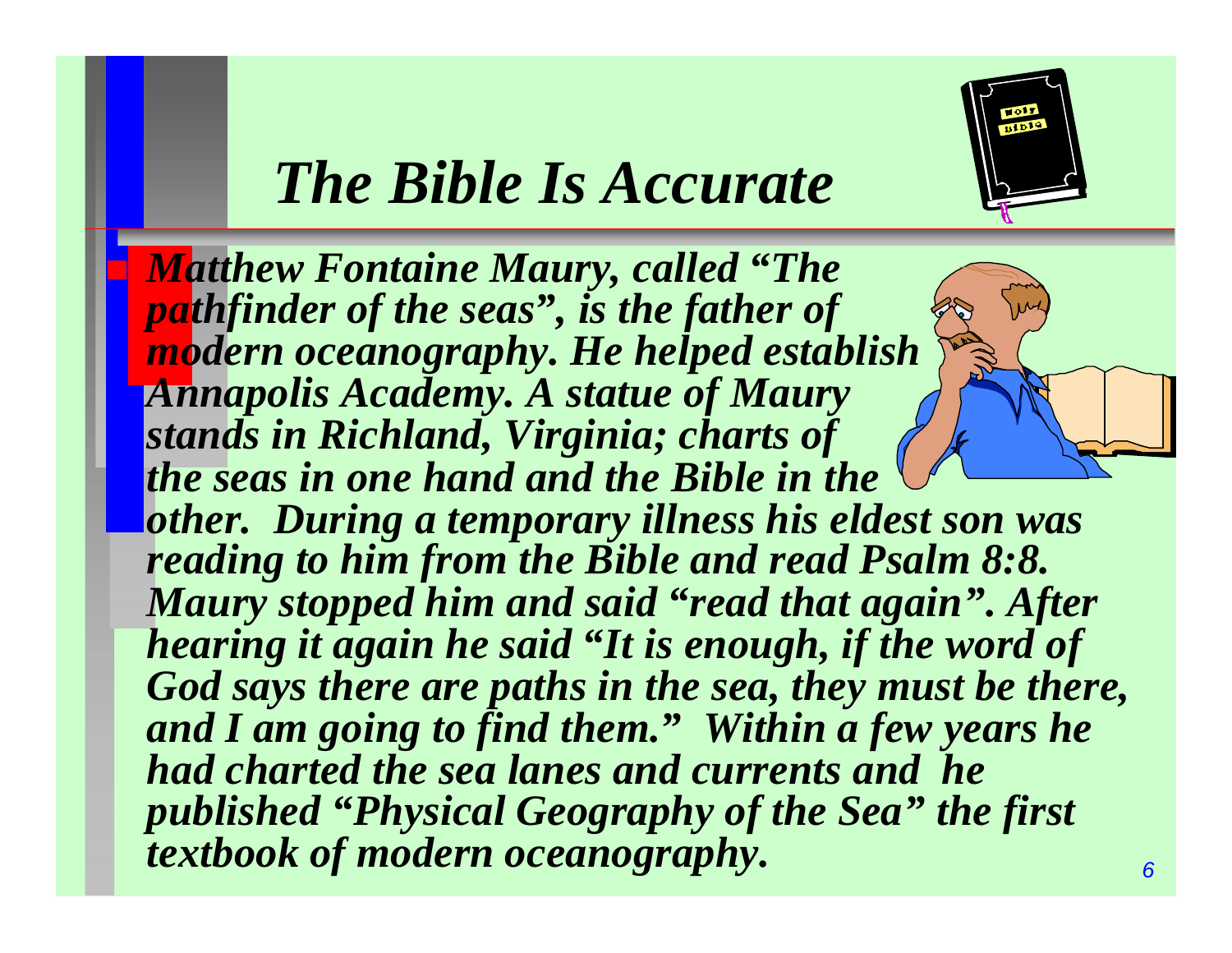

#### **Who told Moses to Write?**

- *Leviticus 17:14 'For it is the life of all flesh. Its blood sustains its life..."*
	- *At a time when Egypt's doctors were prescribing:"For hair loss, apply magic water poured over an idol…For splinters, apply worm's blood and asses dung." Papyrus Ebers, 1552bc, the physicians desk reference of Moses time.*
	- *Blood letting to rid the body of disease ridden blood was practiced as early as 350 B.C. by Herophilos, a physician of the museum at Alexandria.*
	- *George Washington - bled for acute laryngitis, he lost to much blood and died DEC. 14, 1799.*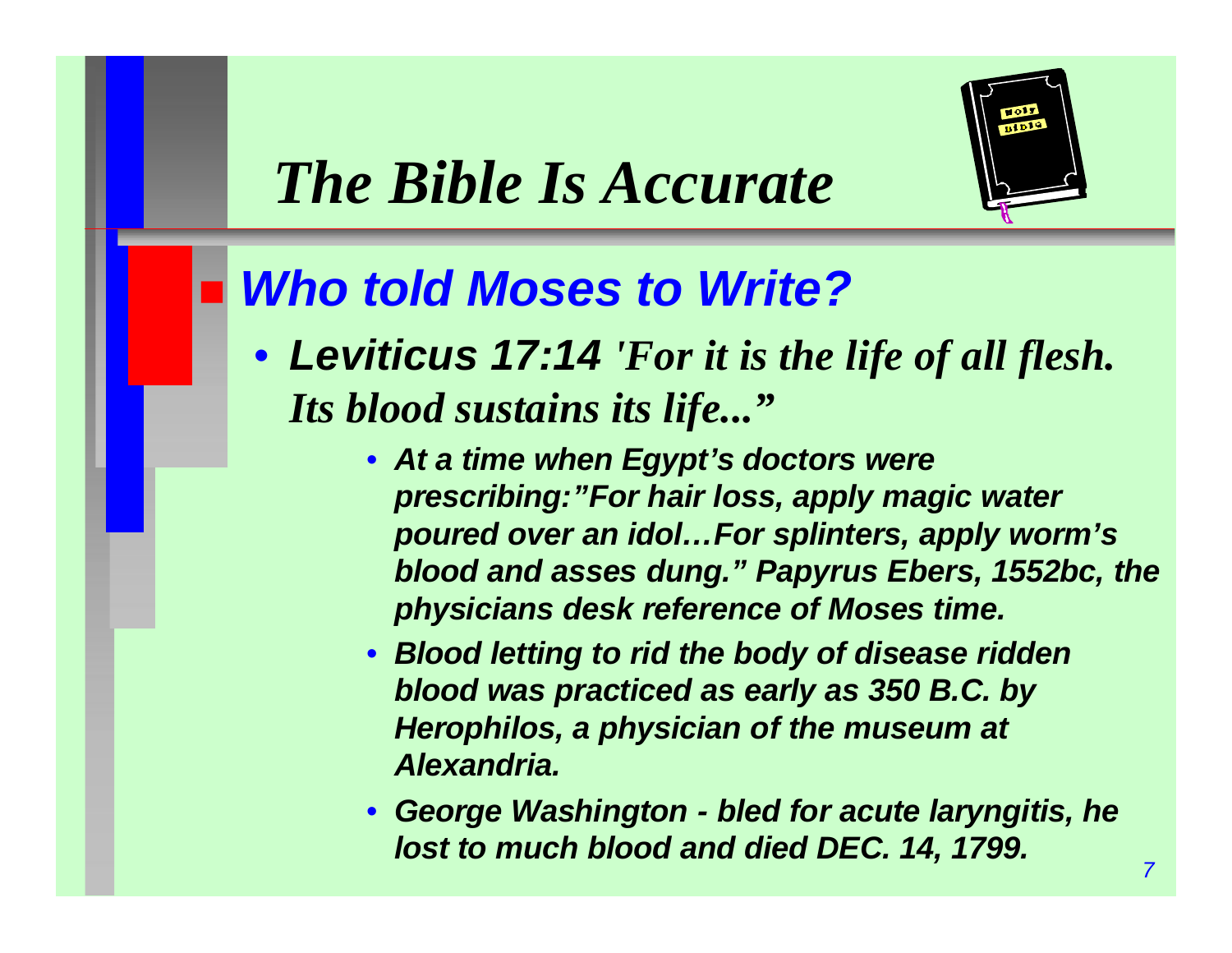

## *Bible Prophecy Comes True*

- n *Virgin Birth -- Isaiah 7:14*
	- *Fulfilled -- Matthew 1:18,23*
- n *From Bethlehem & Egypt -- Hos 11:1, Mic 5:2*
	- *Fulfilled -- Matthew 2:14,15, Matthew 2:1,5-6*
- n *Betrayed by a friend -- Psalm 41:9; 55:12-14*
	- *Fulfilled -- Matthew 26:47-56, John 13:18,21*
- *No Bones Broken -- Numbers 9:12* 
	- *Fulfilled -- John 19:32-36*
- n *Buried with rich -- Isaiah 53:9*
	- *Fulfilled -- Matthew 27:57-61*
- n *Power over Death -- Psalm 16:10*
	- *Fulfilled -- Luke 24:6*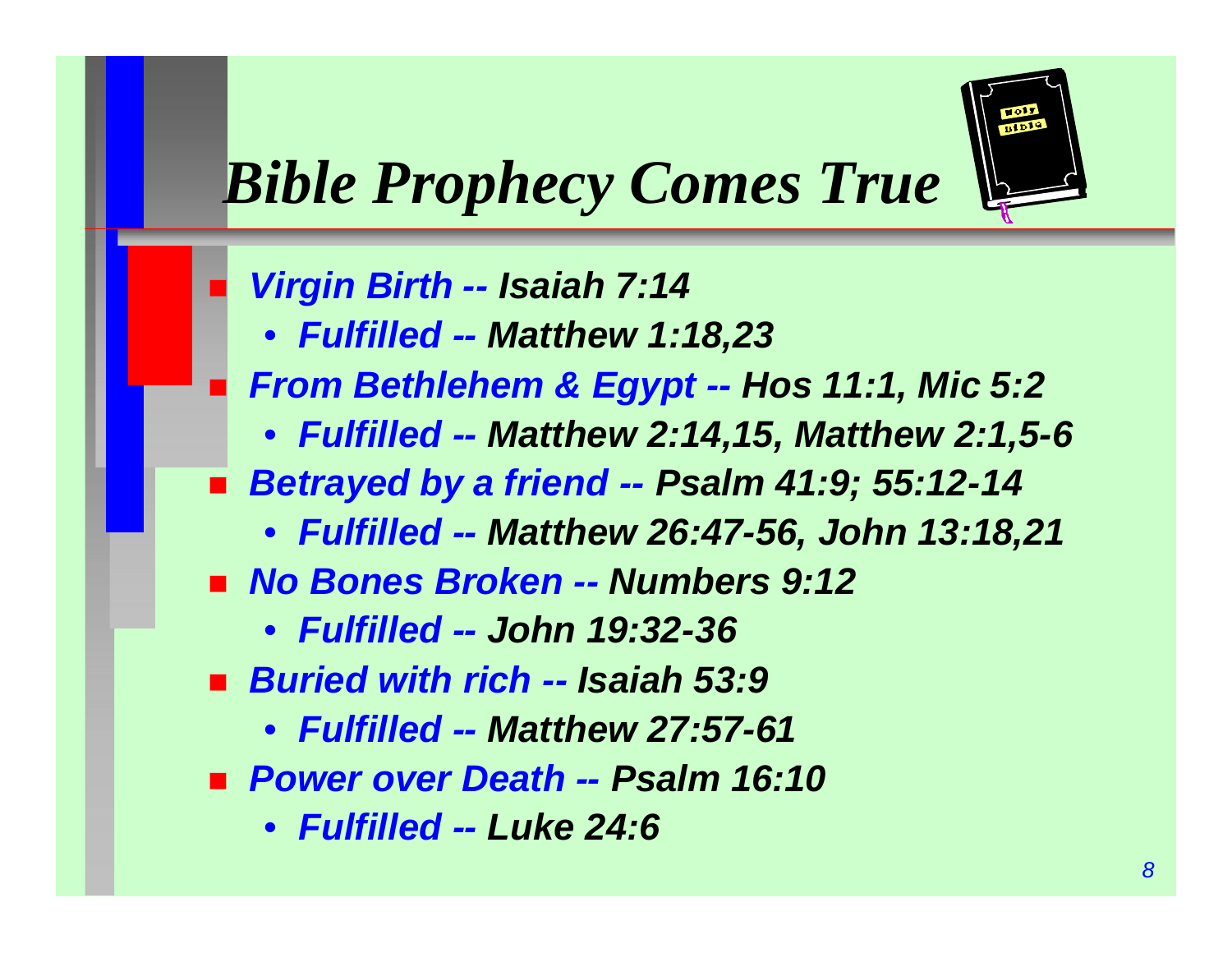

## *Is The Bible GOD'S Words?*

**Could someone have made up the Old** *and New Testaments to make them come true?*

#### **The Dead Sea Scrolls**

- *discovered 1947 in Caves of Qumran by a Bedouin shepherd boy*
- *The scrolls date to 200 - 400 B.C.*
- *Pieces of every book of the Old Testament have been found as well as other writings of their time*
- *The scroll of Isaiah was found whole and matches the book of Isaiah translated in our Bible today.*
- *This evidence shows us the entire Old Testament predates the life and times of Christ.*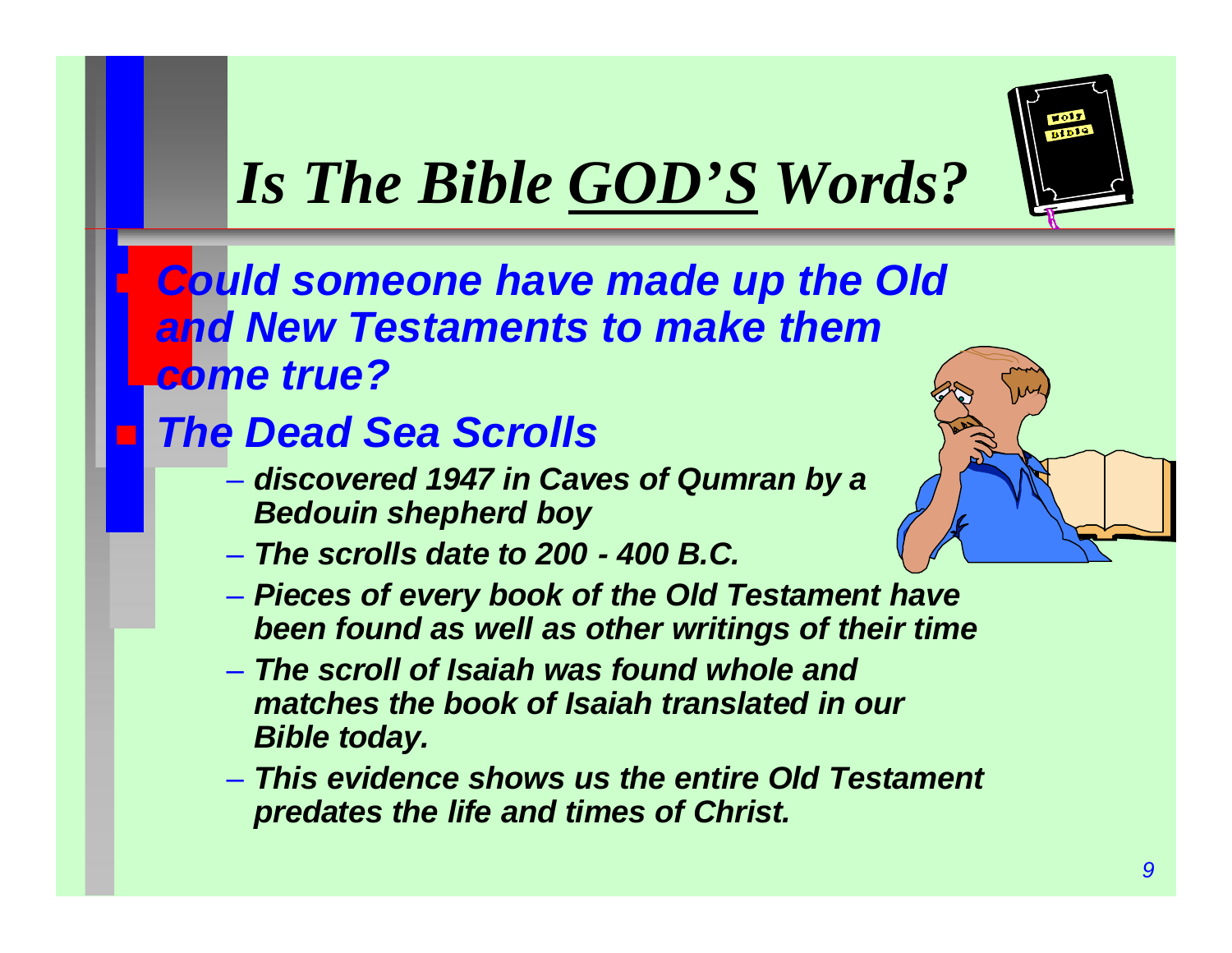

*Mas the New Testament or Christ made up to prove the Old Testament to be true?*

n *Josephus -- Jewish historian born in 37 A.D. and commanded Jewish troops against the Roman armies in Jewish revolt 66-70 A.D. He went with Titus to Rome and*  **became a friend of the emperors. He died in 100 A.D. in** *Rome.*

*10* • *Josephus wrote: "Now there was about this time Jesus, a wise*  man, if it be lawful to call him a man, for he was a doer of *wonderful works- a teacher of such men as receive the truth with pleasure. He drew over to him both many of the Jews, and many of the Gentiles. He was [the] Christ; (64) and when Pilate, at the suggestion of the principal men amongst us, had condemned him to the cross, those that loved him at the first did not forsake him, for he appeared to them alive again the third day as the divine prophets had foretold these and ten thousand other wonderful things concerning him;" "The Antiquities of the Jews" Book 18, Chapter3, #3, "The Works of Josephus"*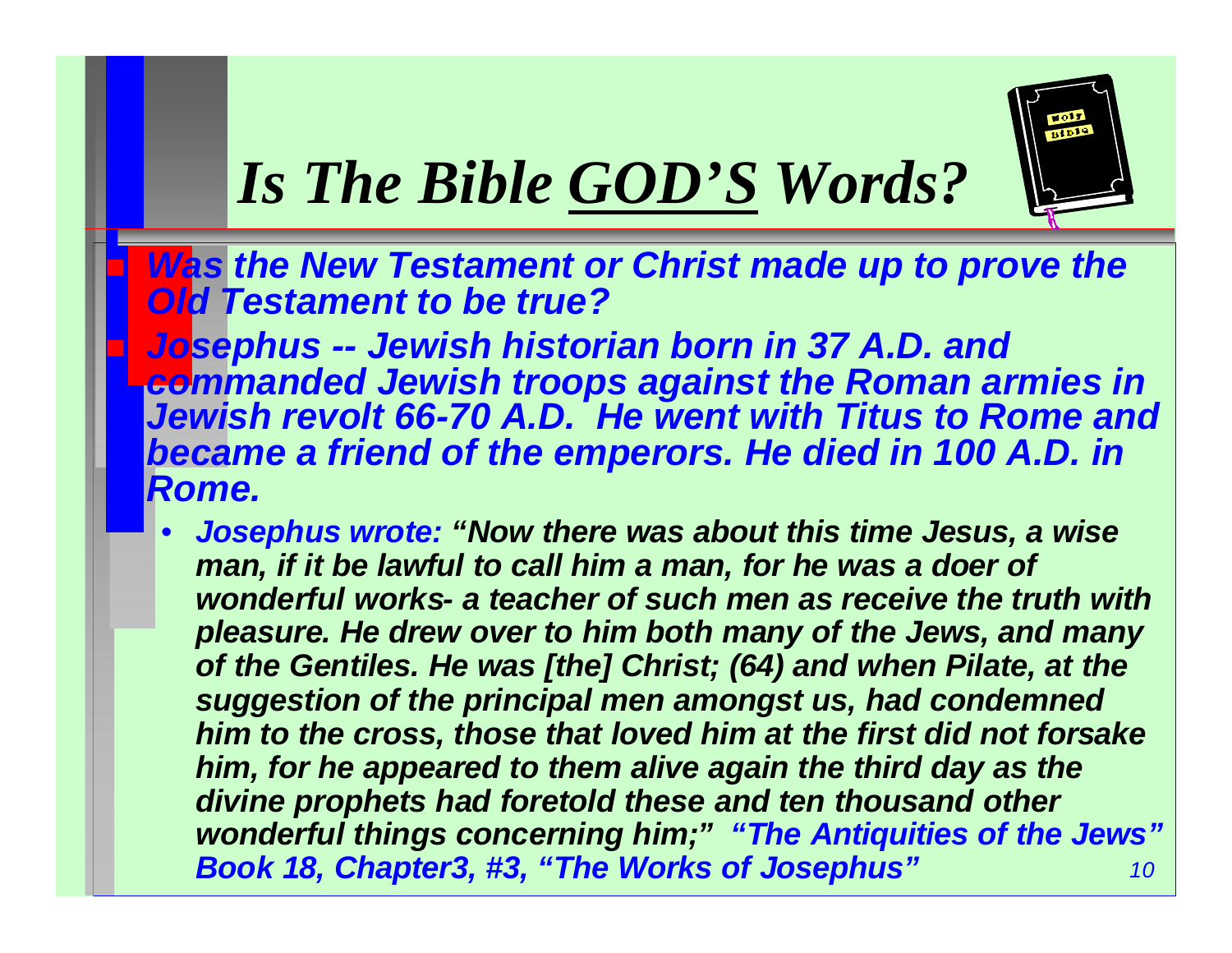

- **We have evidence of the authenticity of the** *O.T.*
- **We have evidence of the life of Jesus**
- **The only question is: Did the witnesses of** *Christ lie?*
	- *1 John 1:1 " That which was from the beginning, which we have heard, which we have seen with our eyes, which we have looked upon, and our hands have handled, concerning the Word of life—"*
	- *1 Corinthians 15:1-11*

*Christ sent 13 witnesses into the world to testify on His behalf. Are they credible? What did they receive for their testimony?*

*Poverty! Abuse! and Death!*